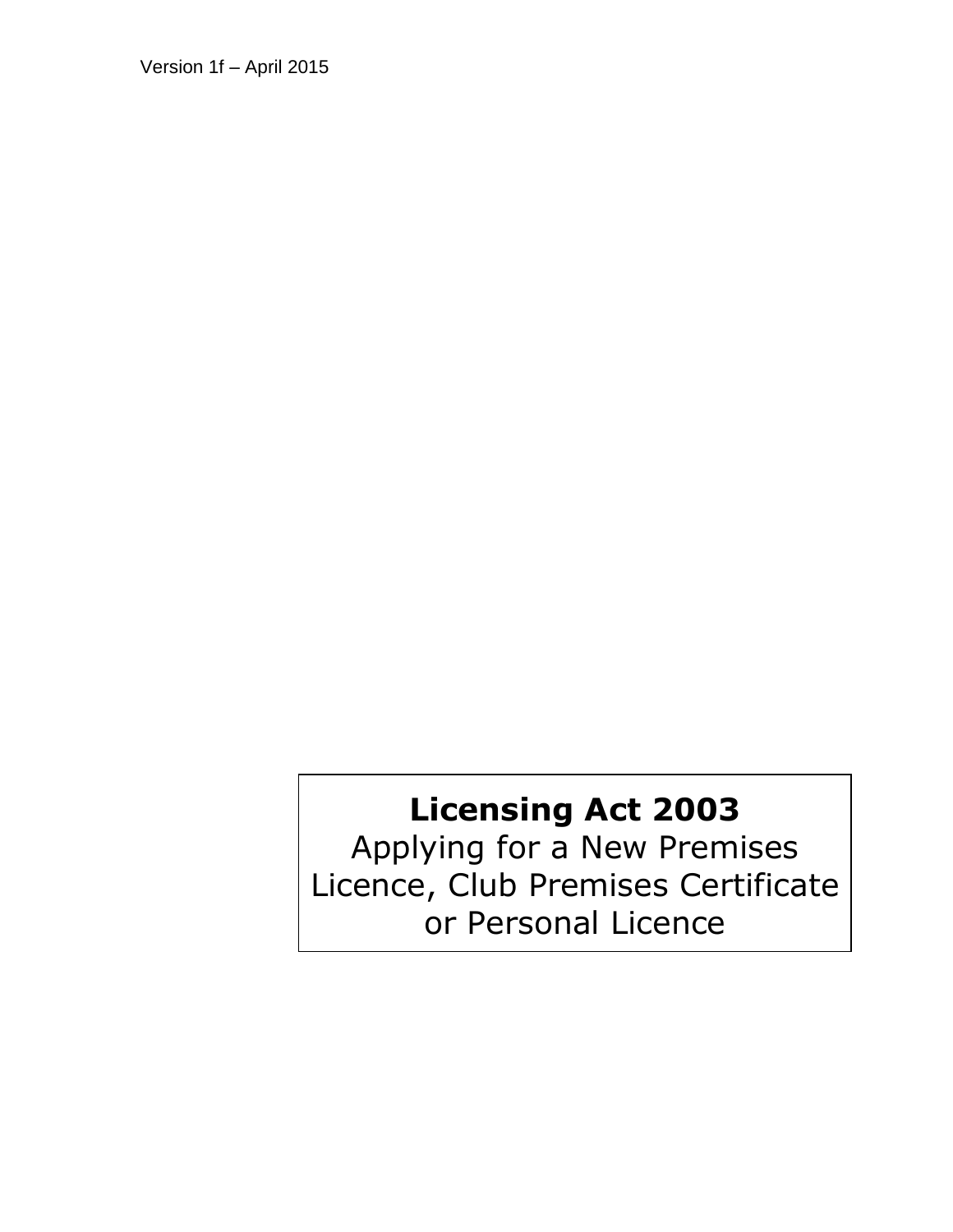# **Contents**

Page No.

| Introduction                                                                       | 1              |
|------------------------------------------------------------------------------------|----------------|
| Section A – Applying for a Premises Licence or<br><b>Club Premises Certificate</b> |                |
| 1. Which Licence to Apply For                                                      | $\overline{2}$ |
| 2. Filling in the Application Form                                                 | 3              |
| 3. Accompanying Documents                                                          | 5              |
| 4. The Fee                                                                         | 6              |
| 5. Advertising Your Application                                                    | 7              |
| 6. Submitting your Application Form                                                | 8              |
| 7. Checklist                                                                       | 10             |
| 8. How your Application will be Processed                                          | 11             |
| 9. Other Permissions                                                               | 12             |
| Section B – Applying for a Personal Licence                                        | 14             |
| 1. Filling in the Application Form                                                 | 14             |
| 2. The Fee                                                                         | 14             |
| 3. Accompanying Documents                                                          | 14             |
| 4. Submitting your Application Form                                                | 15             |
| 5. Checklist                                                                       | 16             |
| 6. How your Application will be Processed                                          | 17             |
| Section C - Additional Sources of Information                                      | 18             |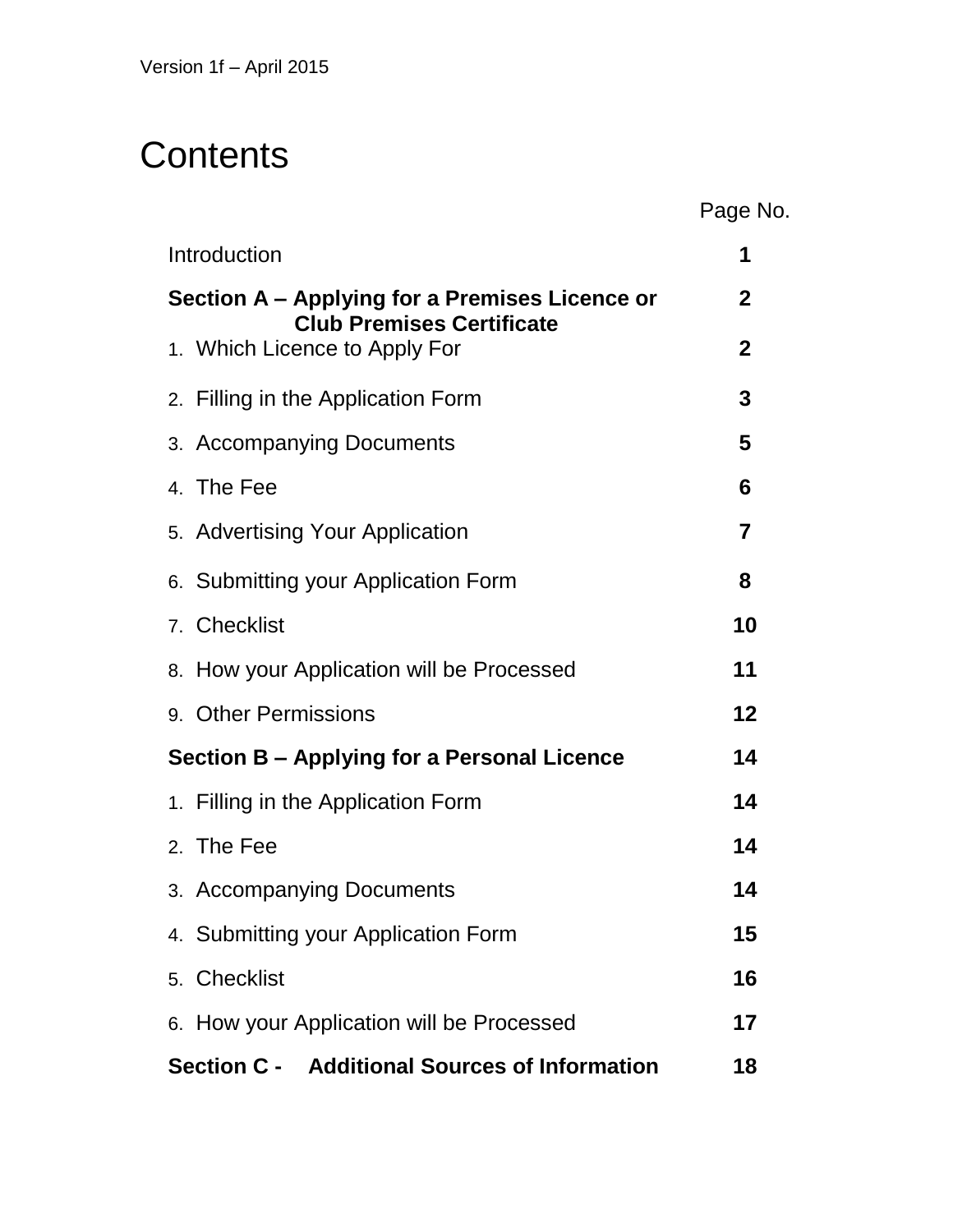## **Introduction**

The aim of this booklet is to give advice to applicants for new premises licences, club premises certificates or personal licences on how to make an application. It is in the interests of applicants, the licensing authority and other interested parties to ensure that applications are properly made. Where mistakes are made on application forms, or all of the necessary supporting information is not provided, this will mean a delay in processing the application. In some cases the application will have to be restarted.

The application process relies on three aspects:

- Filling in the application form;
- **Ensuring that the correct fee is submitted;**
- Ensuring that all of the supporting documents are enclosed.

Advice on these three aspects is given in the following sections.

If you need further advice on the application process, please consult Section 10, which provides a directory of further sources of information.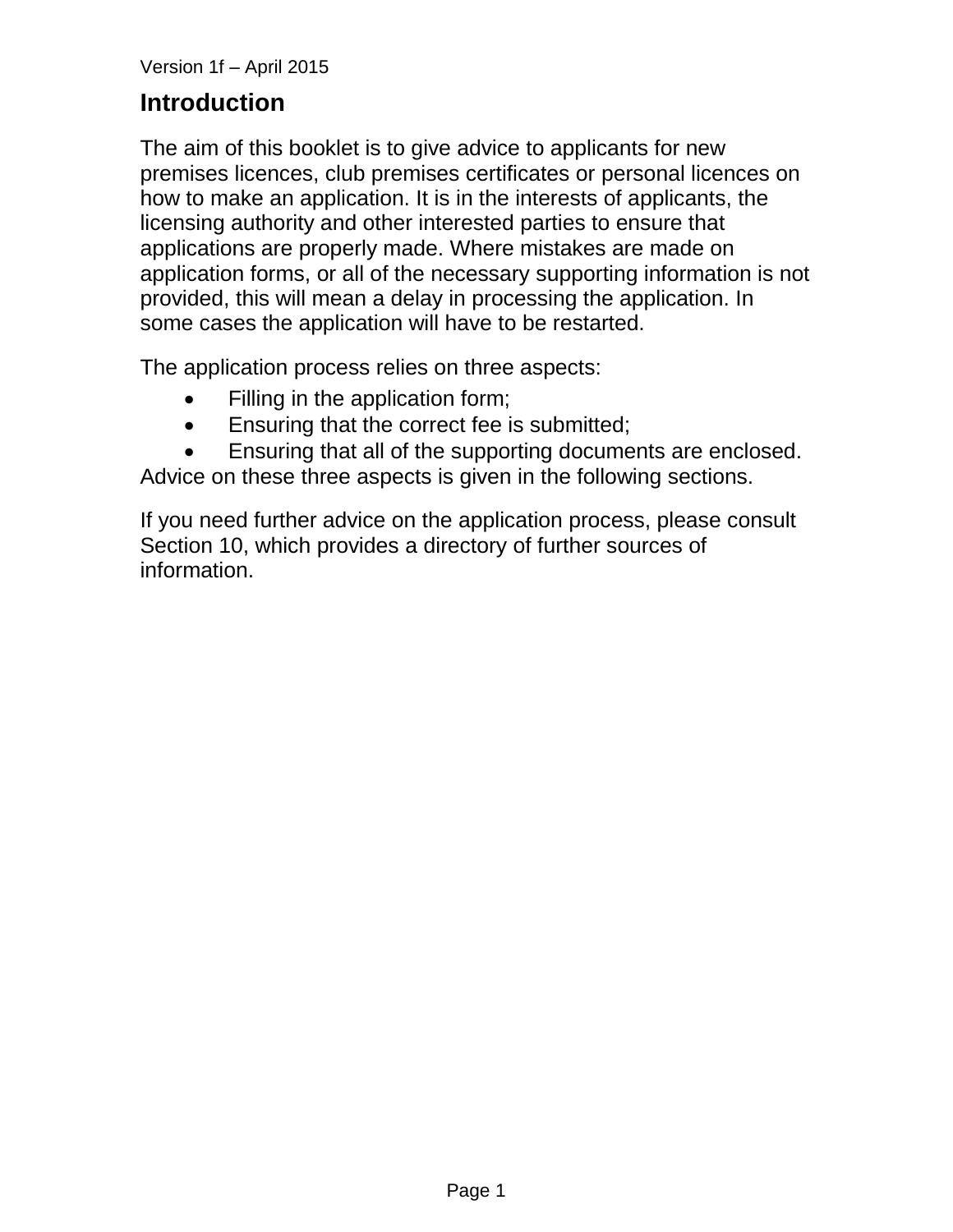## **Section A – Applying for a New Premises Licence or Club Premises Certificate**

## **1 Which Licence to Apply For**

Unless the premises is to be run as a qualifying club, an application will be made for a **premises licence**.

Where the premises is to be run as a qualifying club, there is a choice of whether to apply for a premises licence or a **club premises certificate**.

## **Qualifying Clubs**

In general, to be a qualifying club:

- membership may only be granted at least two days after application
- there must be at least 25 members
- alcohol may only be supplied to members and their guests on behalf of the club
- the club must be established and run in good faith as a club

In addition, if alcohol is supplied to members:

- the supply of alcohol must be managed by a committee of members who are over 18 and elected by the club
- only the club as a whole may receive financial or other benefit from the sale of alcohol.

#### **Benefits and Requirements of a Club Premises Certificate**

- Only members of the club and their guests are allowed admittance to the premises in accordance with the club's rules
- A designated premises supervisor is not required
- The supply of alcohol need not be supervised by a personal licence holder.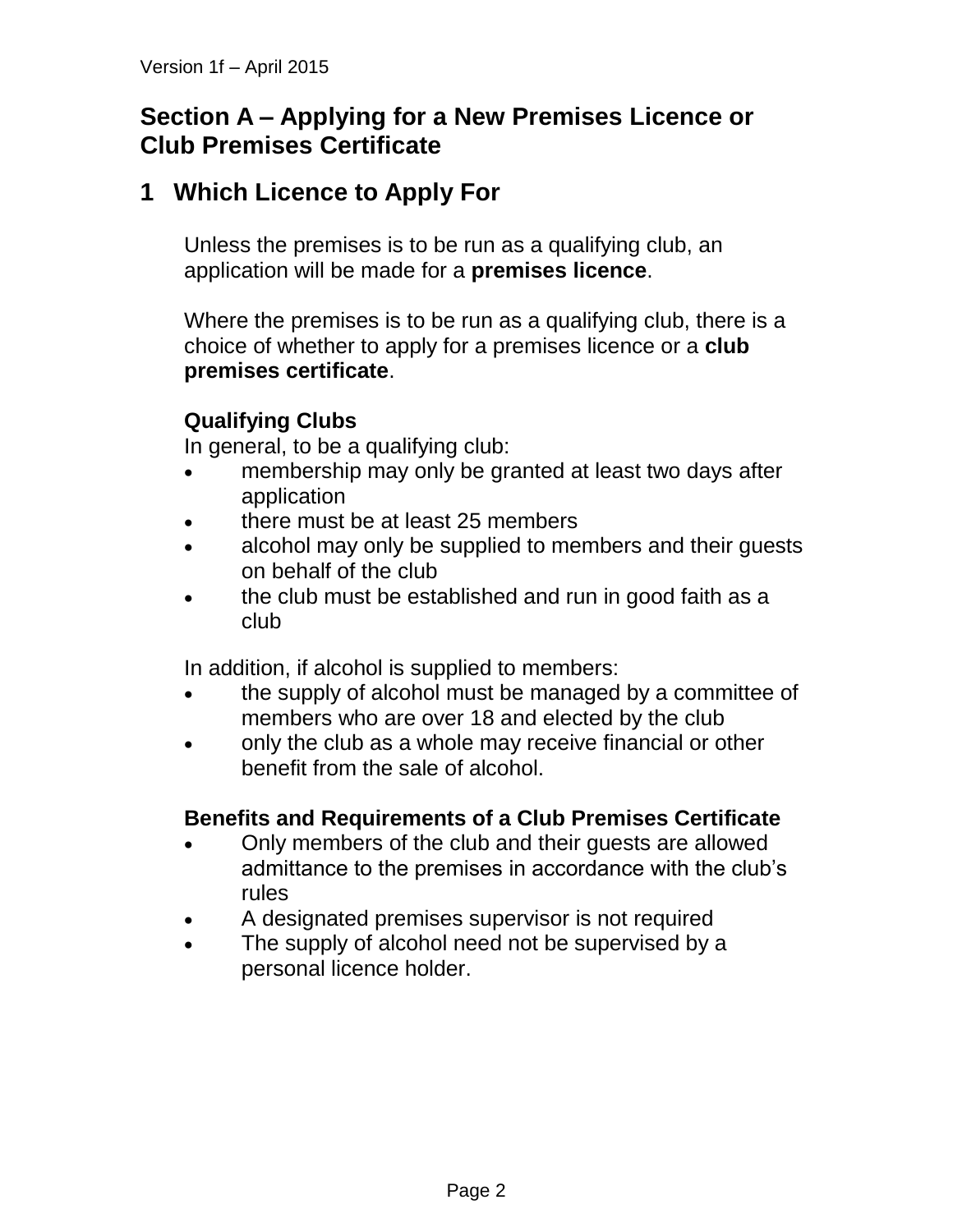# **2 Filling in the Application Form**

This information below identifies some important items for applicants to have in mind when they are filling in the application form.

#### **Important Reminders**

- Ensure all occasional activities are catered for, including bank holidays (New Year is already covered by a general relaxation of licensing laws).
- If you are applying to sell alcohol, ensure a designated premises supervisor is identified on the application form. This person will need to hold a personal licence before alcohol can be sold.
- Do not leave any sections blank; please put "None" "N/A" or equivalent.
- Check spellings and names of people and premises, and ensure that the same spelling is used throughout.

### **Helpful Hints**

- If you do not know the non-domestic rateable value of the premises, it can be found from the Valuation Office Agency website: [http://www.voa.gov.uk/index.htm.](http://www.voa.gov.uk/index.htm)
- Part 2 is used to identify the capacity in which the applicant is applying for the licence - **only one box should be ticked** and then the details entered into the appropriate box in the second part of the section.
- Part 3 is the operating schedule for the premises. The starting date cannot be back-dated.
	- o Specify all of the licensable activities that you want permission for and the times when these will take place. Please make sure you use the 24 hour clock. If an activity finishes after midnight it will be necessary to show this continuing on the next day.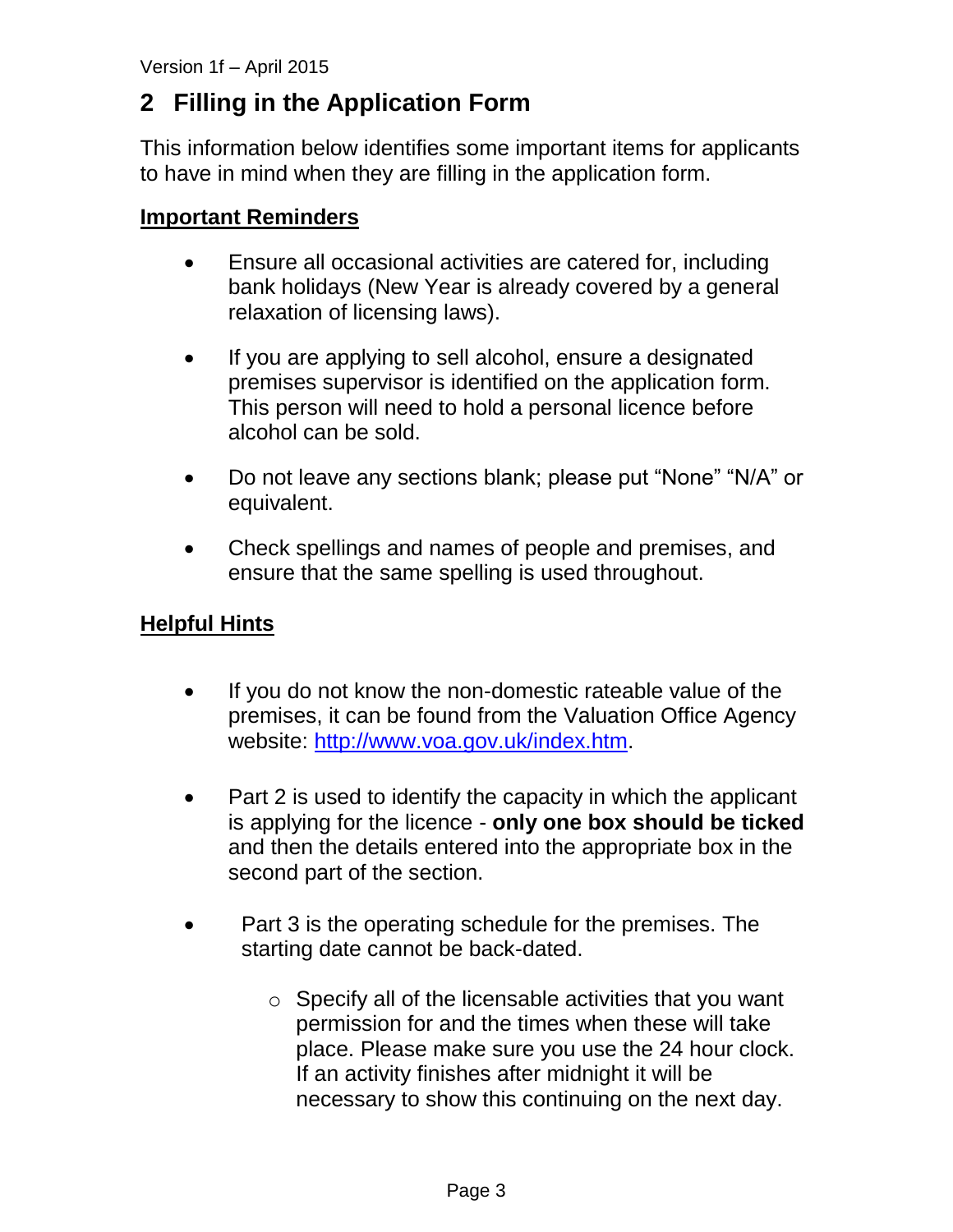o For example the following application will be assumed to be for opening starting on 19:00 on Monday and finishing at 01:00 on Tuesday and then for another period of opening on Tuesday starting at 19:00 and finishing at 02:00 on Wednesday morning:

| <b>Hours premises are</b><br>open to the public<br><b>Standard timings</b><br>(please read guidance<br>note 1) |              |        |
|----------------------------------------------------------------------------------------------------------------|--------------|--------|
| Day                                                                                                            | <b>Start</b> | Finish |
| Mon                                                                                                            |              |        |
|                                                                                                                | 19:00        | 24:00  |
| Tue                                                                                                            | 00:00        | 01:00  |
|                                                                                                                | 19:00        | 24:00  |
| Wed                                                                                                            | 00:00        | 02:00  |
|                                                                                                                |              |        |

 $\circ$  It is important that you make sure you provide as much detail as possible about the steps you intend to take to promote the licensing objectives. This will be scrutinised by the responsible authorities who may make a representation about your application if they think these steps are inadequate. For more information please see the booklet *Guidance on Producing an Operating Schedule,* which can be downloaded from

<http://www.leicester.gov.uk/licensing>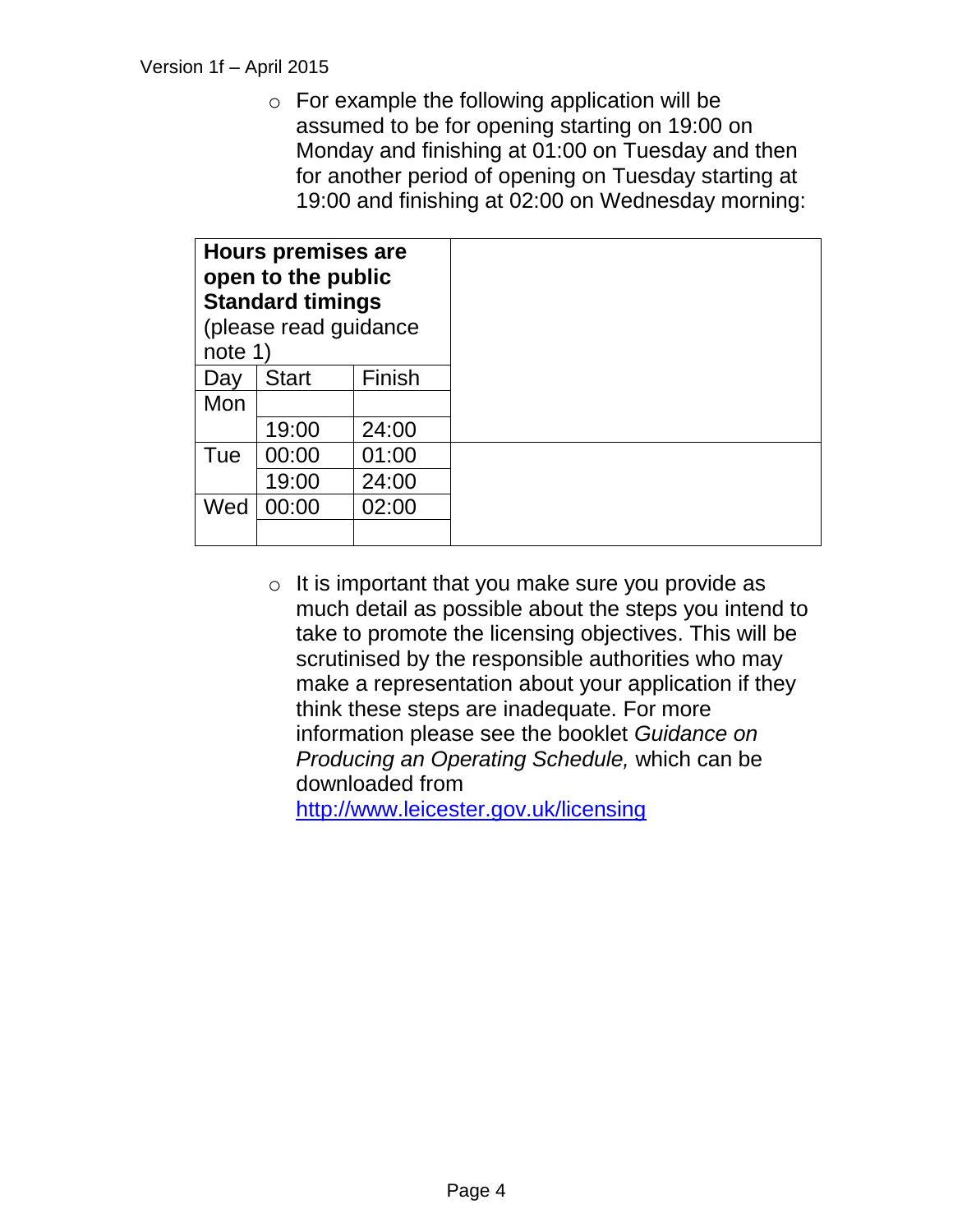## **3 Accompanying Documents**

### **Plan**

All applications must be accompanied by a plan of the premises. The plan must be drawn to a scale of 1 centimetre representing 100 centimetres and must show:

- the extent of the boundary of the building and any external and internal walls
- the location of access to and egress from the premises
- the location of escape routes, if different to the above
- in a case where the premises is to be used for more than one licensable activity, the area within the premises used for each activity
- the location of any fixed structures which may affect the ability of individuals on the premises to use exits or escape routes
- the location of any stage or raised area and the height of each stage or area relative to the floor
- the location of any steps, stairs, elevators or lifts
- the location of any rooms containing public conveniences
- the location of any fire safety and other safety equipment
- the location of any kitchen.

#### **Consent of Designated Premises Supervisor**

If permission is being sought for the sale of alcohol, a form must be completed from the person named in the application form as designated premises supervisor giving their permission to be named on the licence.

The relevant form can be downloaded from the Licensing Authority's website:

<http://www.leicester.gov.uk/licensing>*.*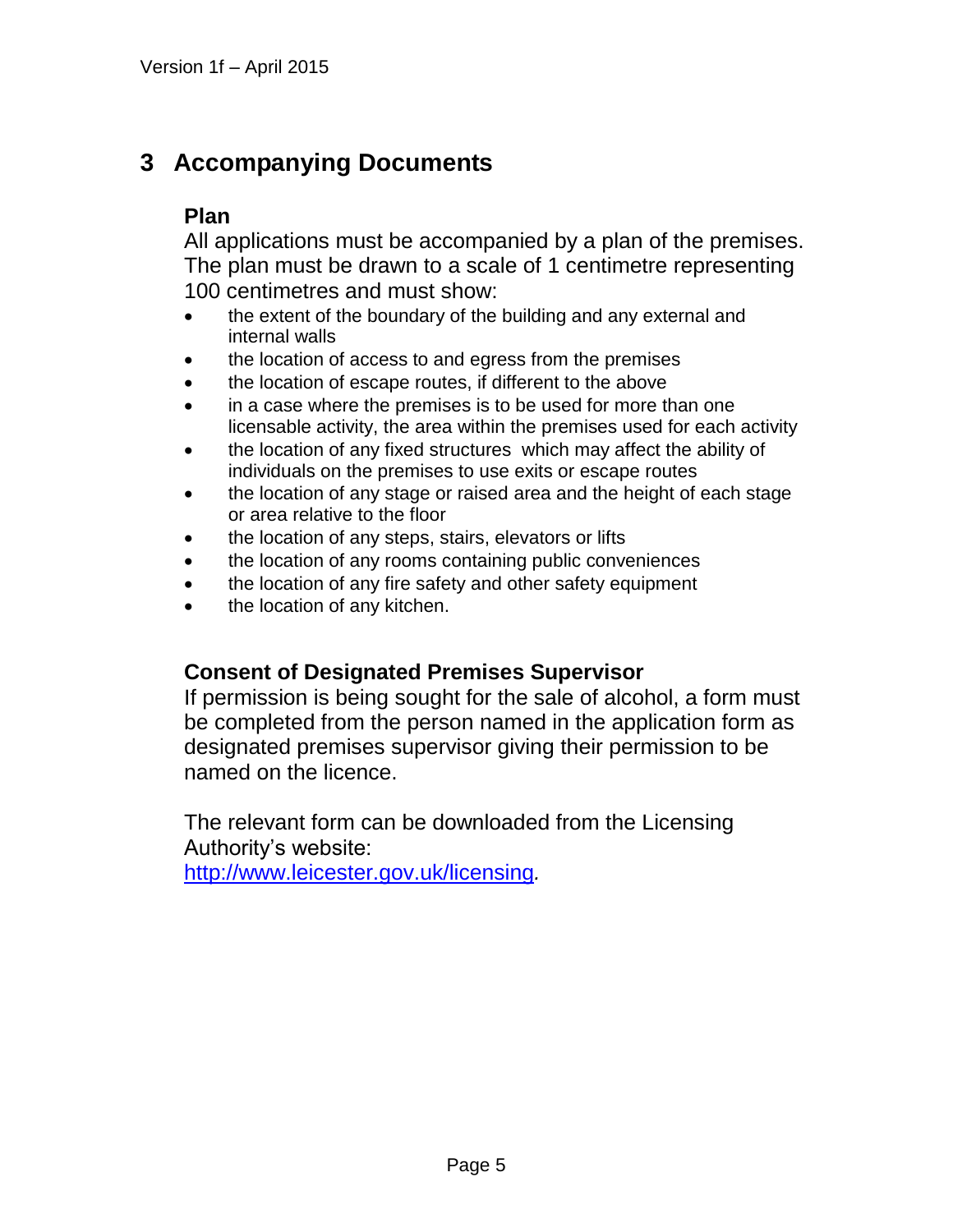## **4 The Fee**

*The application must be accompanied by the fee. The level of fee is based on the non-domestic rateable value of the premises at the time the application is made. If you do not know the rateable value of the premises it can be it can be found from the Valuation Office Agency website: [http://www.voa.gov.uk/index.htm.](http://www.voa.gov.uk/index.htm)*

The appropriate fee is shown in the table below: *(However see exceptions detailed in next paragraph)*

| Fee for New Premises Licence or Club Premises Certificate |        |          |          |                                                                     |                                                                     |
|-----------------------------------------------------------|--------|----------|----------|---------------------------------------------------------------------|---------------------------------------------------------------------|
| <b>Band</b>                                               | A      | В        |          |                                                                     |                                                                     |
| <b>Non-domestic</b>                                       | $£0 -$ | £4.301 - | £33,001- | £87,001-£125,000                                                    | £125,001 and over                                                   |
| rateable value                                            | £4,300 | £33,000  | £87,000  |                                                                     |                                                                     |
| Fee                                                       | £100   | £190     | £315     | £450<br>(a higher fee is<br>payable in certain<br>cases, see below) | £635<br>(a higher fee is<br>payable in certain<br>cases, see below) |

In addition to the above if the premises falls into Band D or Band E and is primarily used for the supply of alcohol for consumption on the premises, eg a pub, a higher fee is payable. This is:

| <b>Additional Fee for Band D &amp; Band E Premises</b> |                                                                                                          |                                                                                                          |  |  |  |
|--------------------------------------------------------|----------------------------------------------------------------------------------------------------------|----------------------------------------------------------------------------------------------------------|--|--|--|
| <b>Band</b>                                            |                                                                                                          |                                                                                                          |  |  |  |
|                                                        | (Where primary activity is<br>sale of alcohol for<br>consumption on the<br>premises is primary activity) | (Where primary activity is<br>sale of alcohol for<br>consumption on the<br>premises is primary activity) |  |  |  |
| Fee                                                    | £450                                                                                                     | £1270                                                                                                    |  |  |  |

#### **Payment Method**

If sending your application by post payment should be made by cheque payable to *Leicester City Council*. If you are delivering your application in person to the Customer Services Centre then payment may be made by cash or by cheque.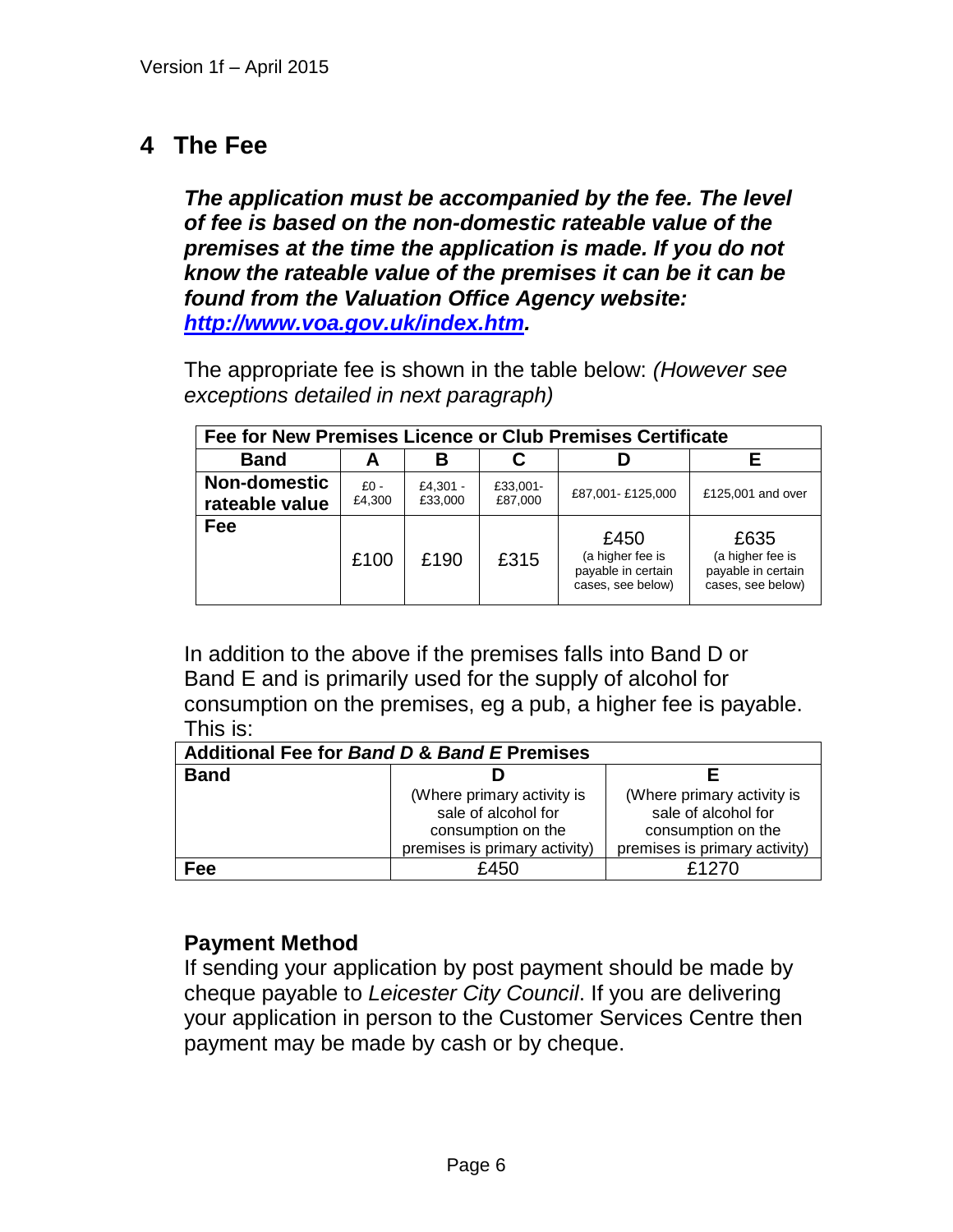# **5 Advertising your Application**

There is a requirement to advertise your application in both of two ways as follows:

- By displaying a notice on the premises where it can be conveniently read by the public:
	- o Of size A4 or greater
	- $\circ$  On pale blue paper
	- o Printed legibly in black ink or typed in black in font size16 or larger
	- $\circ$  For 20 working days starting on the day after the application was made
- By publishing a notice in a local newspaper
	- $\circ$  On a date not more than ten working days from the day after the application was made

Both notices must contain the following information:

- The name of the applicant or club
- The address of the premises
- A statement of the relevant licensable activities included in the application
- The location of the licensing authority's register (This can be given as Leicester City Council, Customer Services Centre, 91 Granby Street, Leicester, LE1 6FB, and [http://www.leicester.gov.uk/licensing\)](http://www.leicester.gov.uk/licensing)
- The date between which representations about the application can be made. (This is from the day after the application, for 20 working days)
- State that representations must be made to the Licensing Authority in writing
- A statement that it is an offence knowingly or recklessly to make a false statement in connection with an application and the maximum fine for which a person is liable on summary conviction for the offence.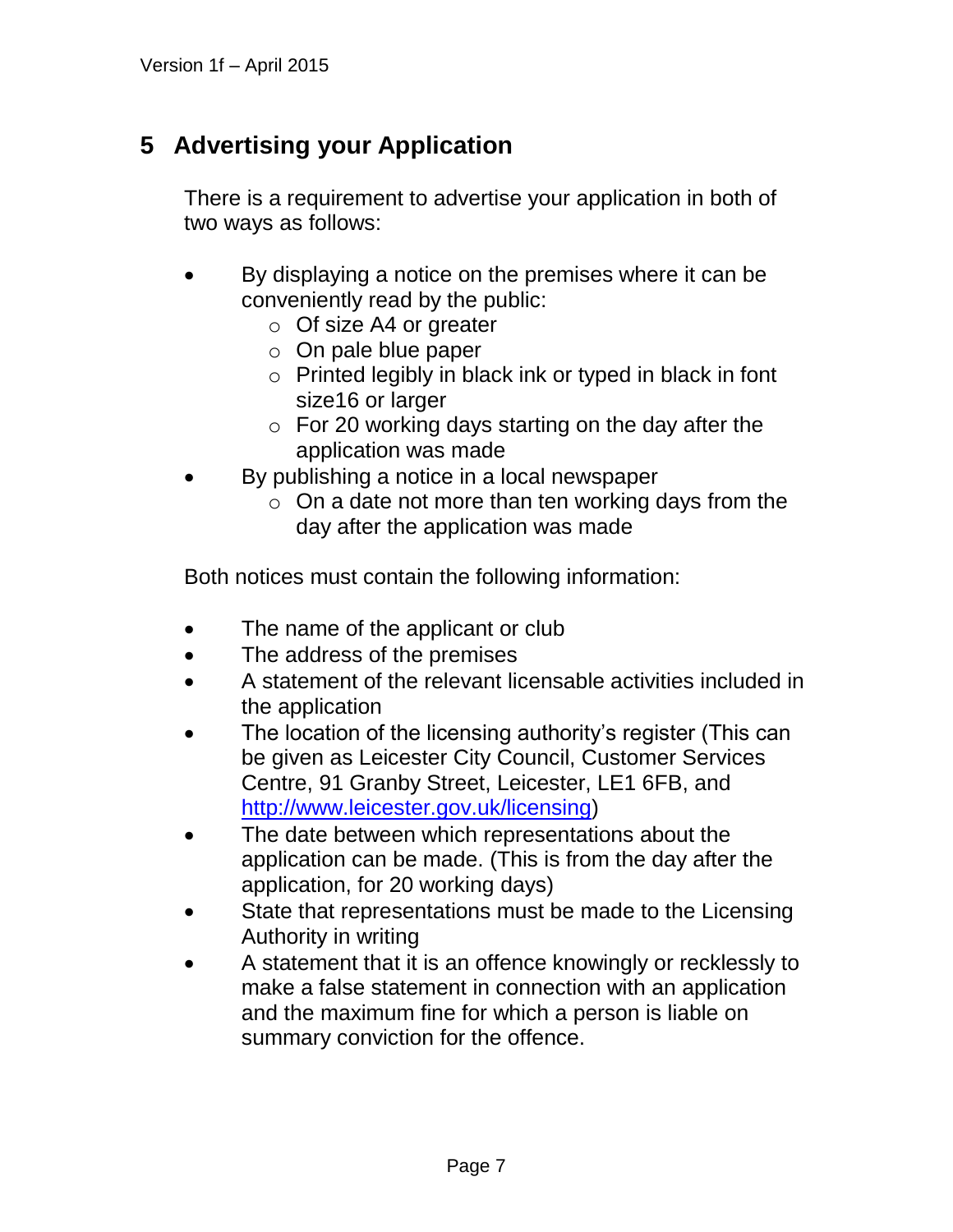## **6 Submitting your Application Form**

To ensure that your application is valid you must ensure that you serve copies of your application form and all of the accompanying documents on the appropriate authorities. The service requirements depend on whether you are applying for a conversion or a variation as well.

You will need to ensure service on:

- Licensing Authority
- Leicestershire Police
- Leicestershire Fire and Rescue Service
- Planning Authority
- Enforcing Authority for the Health and Safety at Work Act
- Authority Responsible for Pollution Control
- Weights and Measures Authority
- Leicester Area Child Protection Committee
- Public Health

#### **Additional Service Requirements**

If you are applying for a licence for a City Council owned building, or for a vessel, there are additional service requirements. Please contact the Licensing Authority for advice.

#### **Service Details**

 Licensing Authority post to: Licensing Authority Office Leicester City Council City Hall 115 Charles Street **Leicester** LE1 1FZ

> or in person to: Customer Service Centre 91 Granby Street Leicester LE1 6FB

• The Planning Authority, The Enforcing Authority for the Health and Safety at Work Act, The Authority Responsible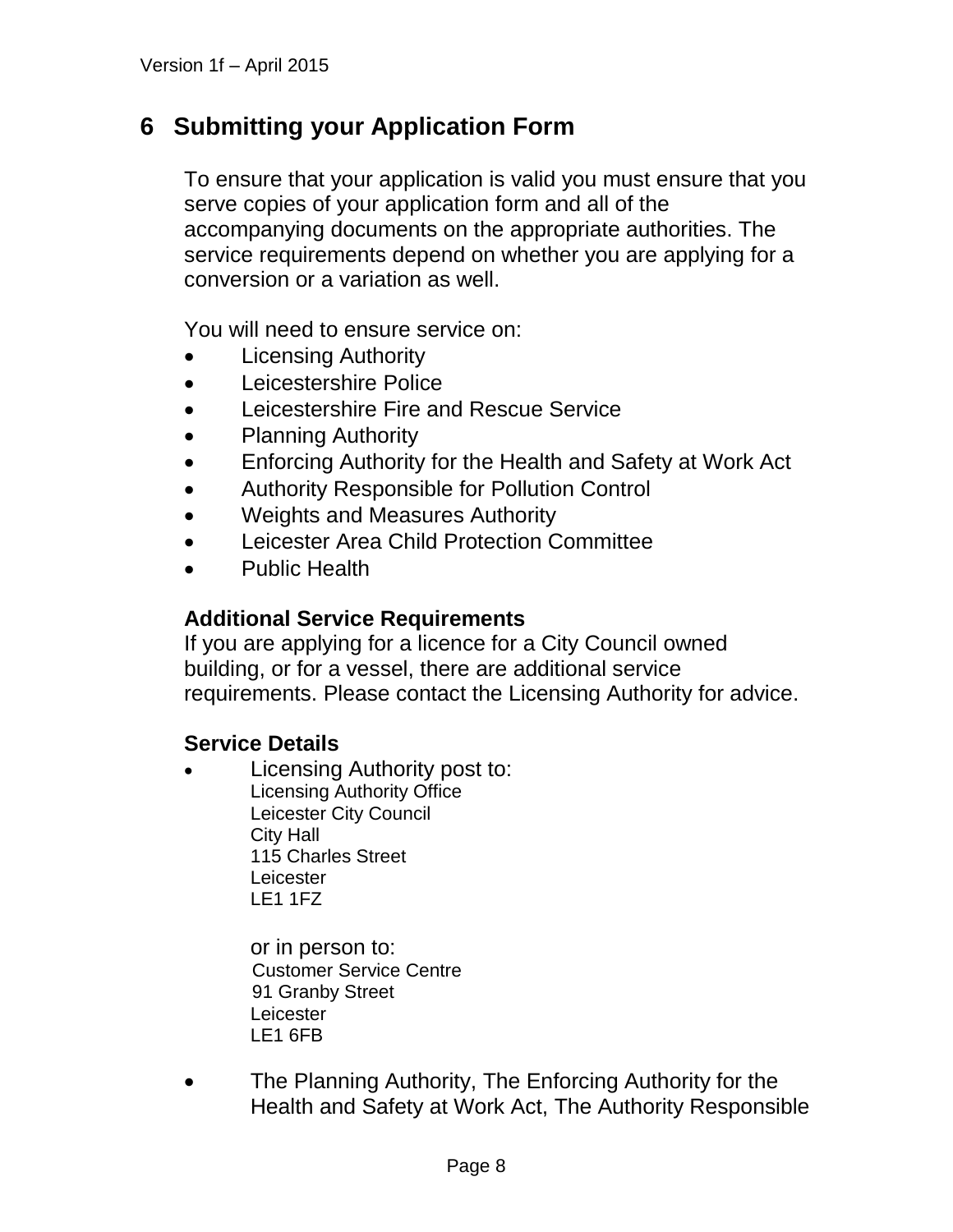for Pollution Control, The Weights and Measures Authority and Public Health.

These authorities are part of the City Council. They have agreed to accept service via the Licensing Authority. It is therefore only necessary to send one copy of your documents to the Licensing Authority.

- Leicestershire Police The Chief Officer of Police, The Licensing Section, Mansfield House, 74 Belgrave Gate, Leicester LE1 3GG.
- Leicester Safeguarding Children Board This authority has nominated the Leicestershire Police to act as its agent in relation to the Licensing Act. Service is achieved by serving on the Police. Only one copy of the documents need to be sent.
- Leicestershire Fire and Rescue Service The Chief Fire Officer Risk Management **Headquarters** 12 Geoff Monk Way **Birstall Leicester** LE4 3BU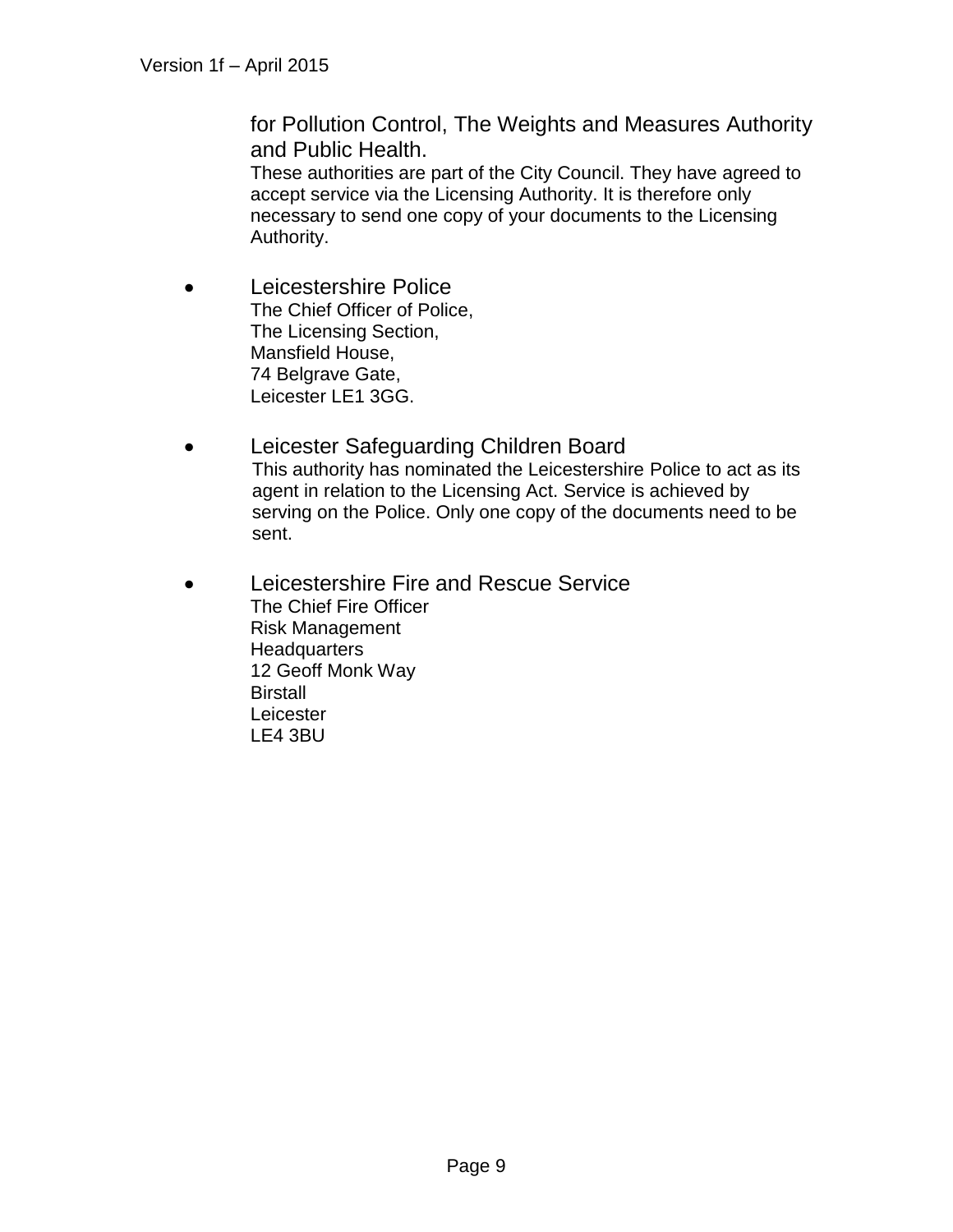# **7 Checklist**

Before submitting your application form ensure that you can answer "yes" to all of the following questions.

| I have completed all sections of the application form                  | Yes        |  |  |
|------------------------------------------------------------------------|------------|--|--|
| I have entered "none" or "N/A" instead of leaving blank sections       | Yes        |  |  |
| I have signed the application form                                     | Yes        |  |  |
| I have applied for all the activities that I want the licence to cover | $\Box$ Yes |  |  |
| in Part 3                                                              |            |  |  |
| I have considered special occasions in my application                  | Yes        |  |  |
| I have used the 24 hour clock when specifying times                    | Yes        |  |  |
| I have made sure that spellings of names are consistent                | $\Box$ Yes |  |  |
| throughout                                                             |            |  |  |
| I have specified a designated premises supervisor unless I do not      | $\Box$ Yes |  |  |
| intend to sell alcohol                                                 |            |  |  |
| I have taken advice from the responsible authorities                   | $\Box$ Yes |  |  |
| I have given as much details as possible about the steps I intend      | $\Box$ Yes |  |  |
| to take to promote the four licensing objectives                       |            |  |  |
| I have checked that I am using the correct non-domestic rateable       | $\Box$ Yes |  |  |
| value for the premises                                                 |            |  |  |
| I have included the appropriate fee                                    | Yes        |  |  |
| I have included a plan of the premises                                 | Yes        |  |  |
| I have included the form of permission from the designated             |            |  |  |
| premises supervisor, unless I am applying for a club premises          | $\Box$ Yes |  |  |
| certificate or I do not intend to supply alcohol                       |            |  |  |
| I have sent a copy of my application and accompanying                  |            |  |  |
| documents to all of the responsible authorities see Section 7.         | □ Yes      |  |  |
| I have made arrangements to advertise my application                   | $\Box$ Yes |  |  |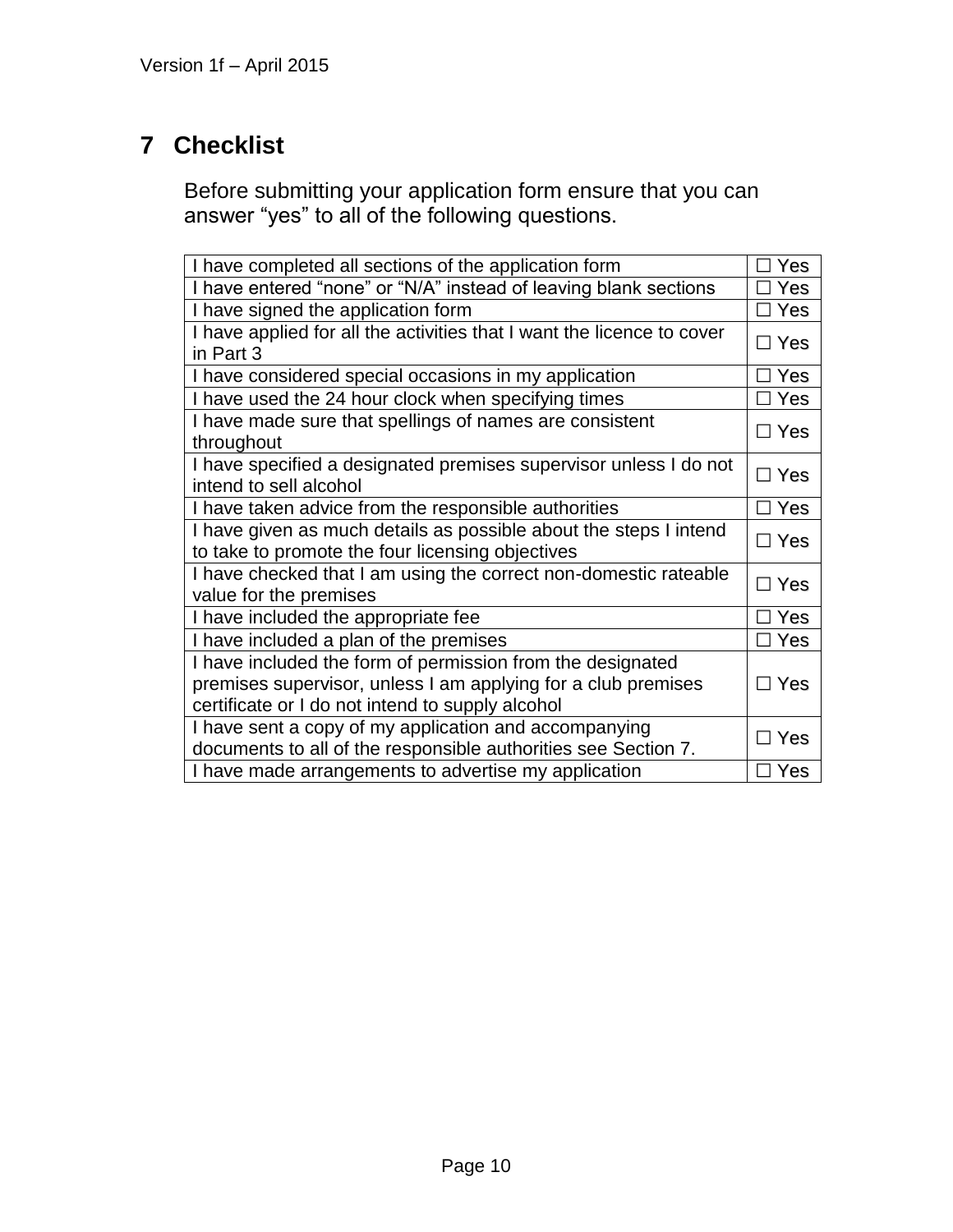## **8 How your Application will be Processed**

The responsible authorities and interested parties such as local residents may make representations about the application. Twenty working days are allowed for representations and the licensing authority will contact you at the end of this period to let you know whether any have been received.

If no representations are made then the licence will be granted in accordance with the details of the application.

If a valid representation is made then the licensing authority will hold a hearing to consider the representation. They will then decide whether to grant or refuse the licence or apply additional conditions.



The application will proceed as follows:

*All timings relate to the period since the application was made*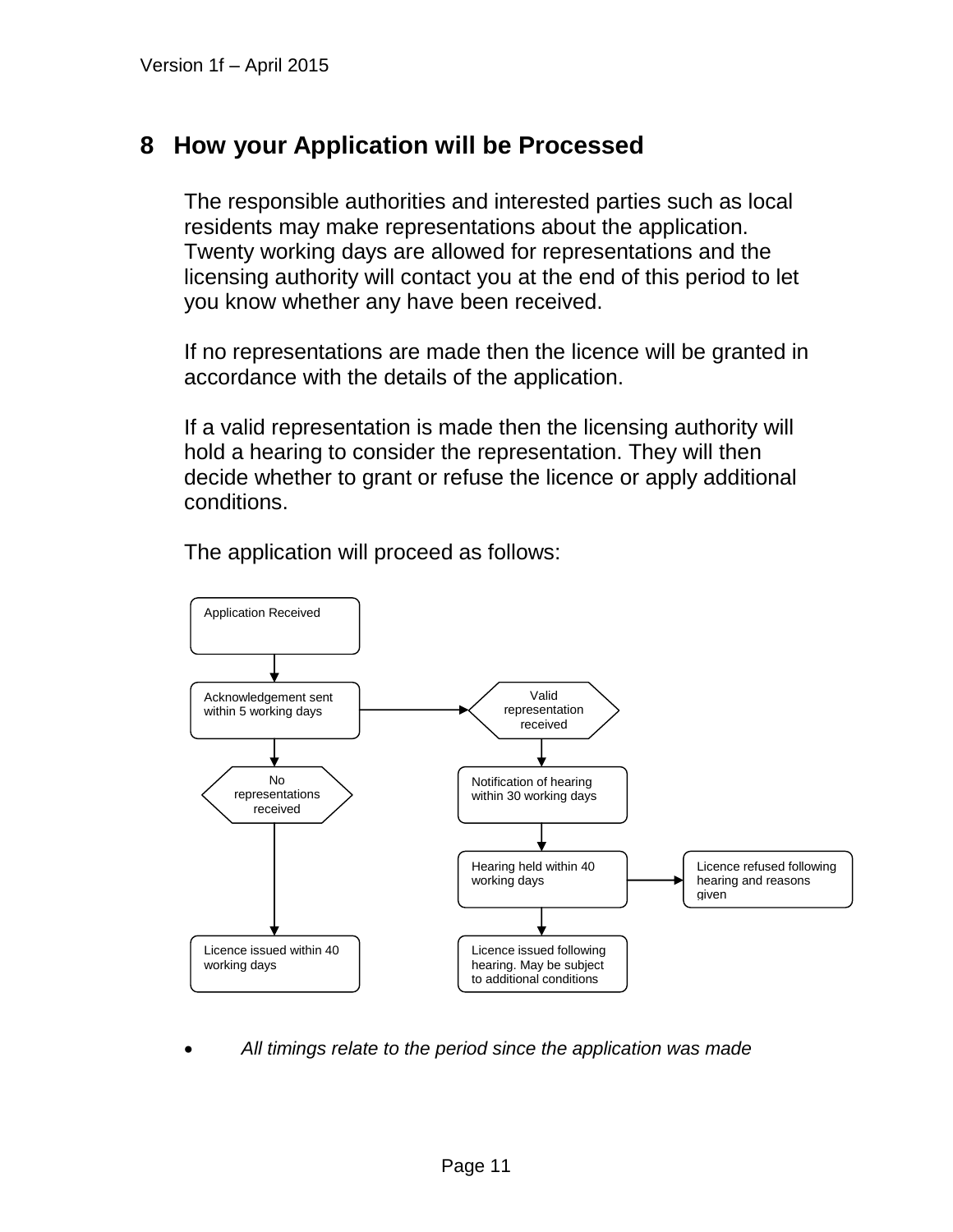## **9 Other Permissions**

You may need other permissions to use your premises, **in addition** to those under the Licensing Act 2003. These must be obtained before you begin your proposed activities. The information below gives more details about the permissions you may require and how to obtain them. **Please note that this list gives a general guide and is NOT exhaustive.**

### **Food Safety**

Food businesses include those where only drink is provided, and includes religious, voluntary and other such activities which involve food.

If you run or are going to run a food business in the city then you must register your food business under Article 6 of EC Regulation 852/2004. This is free and involves completing and returning a form to the Food Safety Team at Leicester City Council. The form is available for download on the Council's website: http://www.leicester.gov.uk/your-council--services/ep/environmentalhealth--licensing/food-safety/setting-up-a-food-business

Alternatively please telephone Leicester 252 7002 to request a food business registration form.

## **Planning**

You should check whether you need planning permission before you make a licence application. You may need planning permission to change the use of a property, for example from a shop or restaurant to a hot food take away or bar. If you already have planning permission for the use, you should check that your licence application does not break any condition attached to the planning permission, such as hours of opening. **You are strongly recommended to ensure you have the necessary planning consents before applying for a licence.**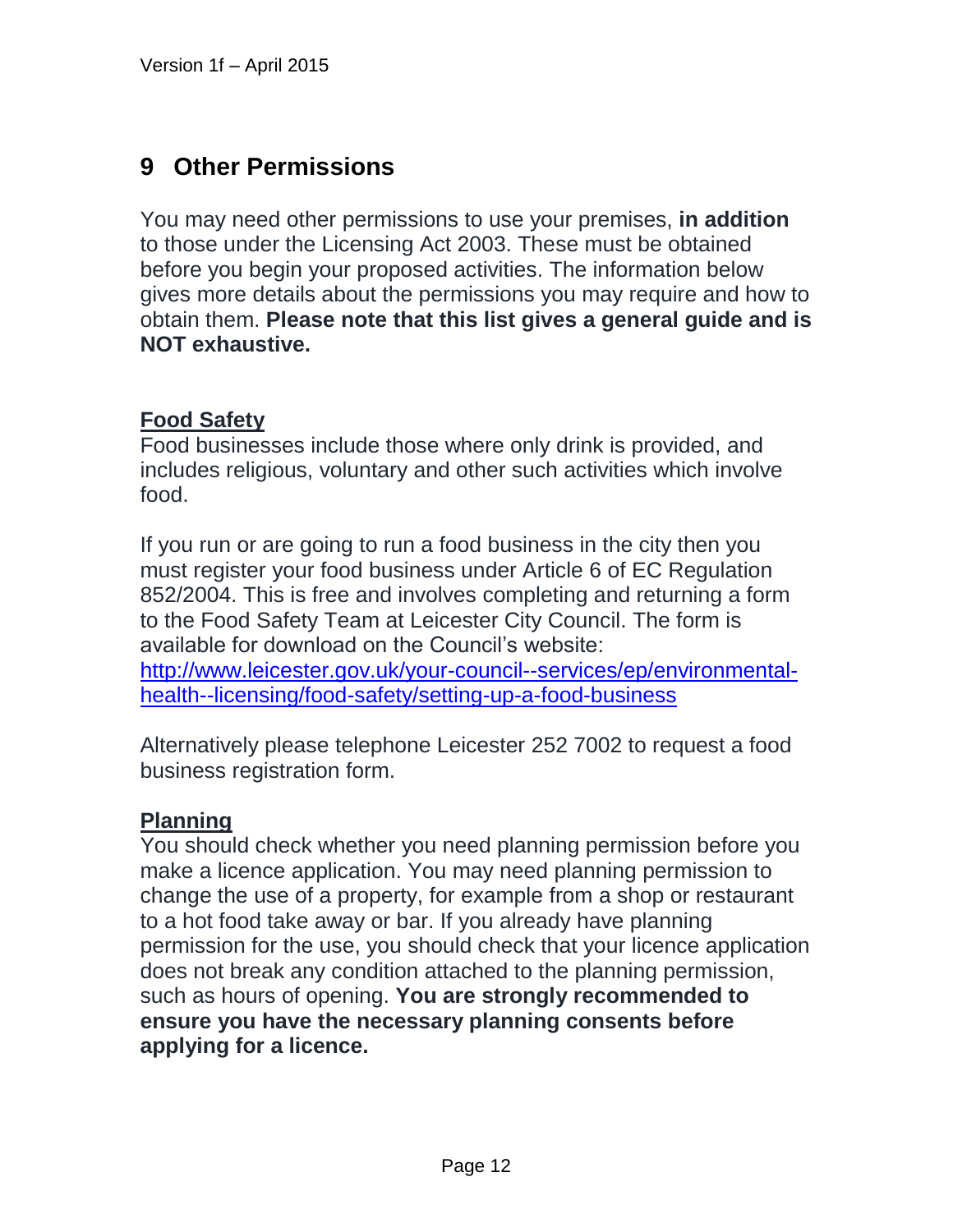Even if your licence is granted, planning enforcement action can be taken against you if you do not have the right planning permission for the use and the opening hours.

For more information on planning matters visit the Council's website, <http://www.leicester.gov.uk/planning>

### **Highways**

If your activities may affect users of the public highway (including pavements) please contact Highway Management for advice, telephone 0116 454 1000.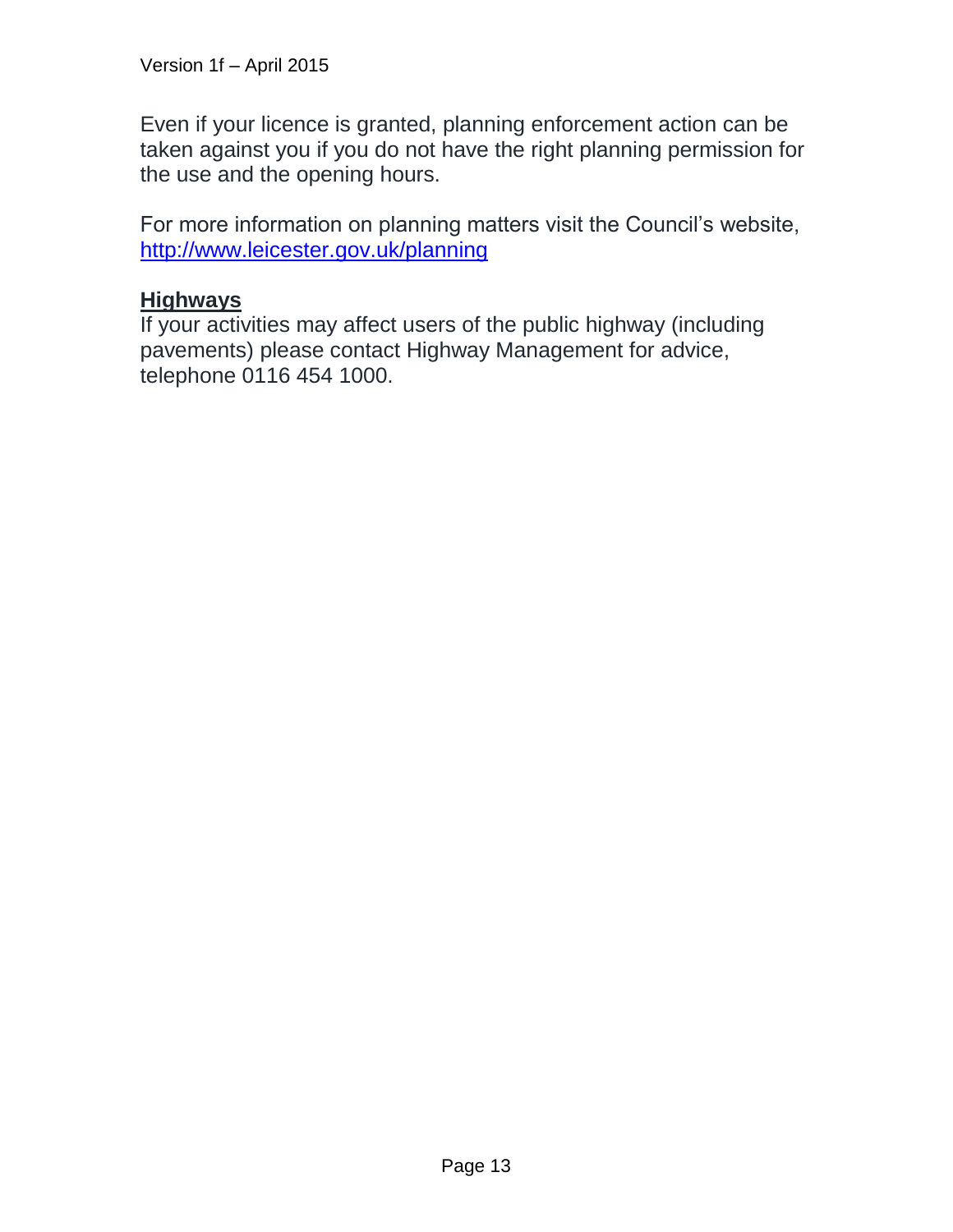# **Part B – Personal Licences**

## **1. Filling in the Application Form**

- **Remember that you must apply to the licensing authority in whose area you are normally resident.**
- Do not leave any sections blank; please put "None" "N/A" or equivalent.
- Check spellings and names of people and premises, and ensure that the same spelling is used throughout.

## **2. The Fee**

The fee for converting a justices' licence into a personal licence is £37. The fee must accompany the application.

## **3. Accompanying Documents**

You must submit the following accompanying documents with your application.

#### **Photographs**

You must send two passport size photographs. They must meet the following requirements:

- contrast against the background,
- 45 millimetres by 35 millimetres,
- full face uncovered and without sunglasses and, unless the applicant wears a head covering due to his religious beliefs, without a head covering,
- on photographic paper,
- and endorsed by
	- o the chief executive of the licensing justices for the relevant licensing authority,
	- o a solicitor or notary,
	- o a person of standing in the community; or
	- $\circ$  an individual with a professional qualification.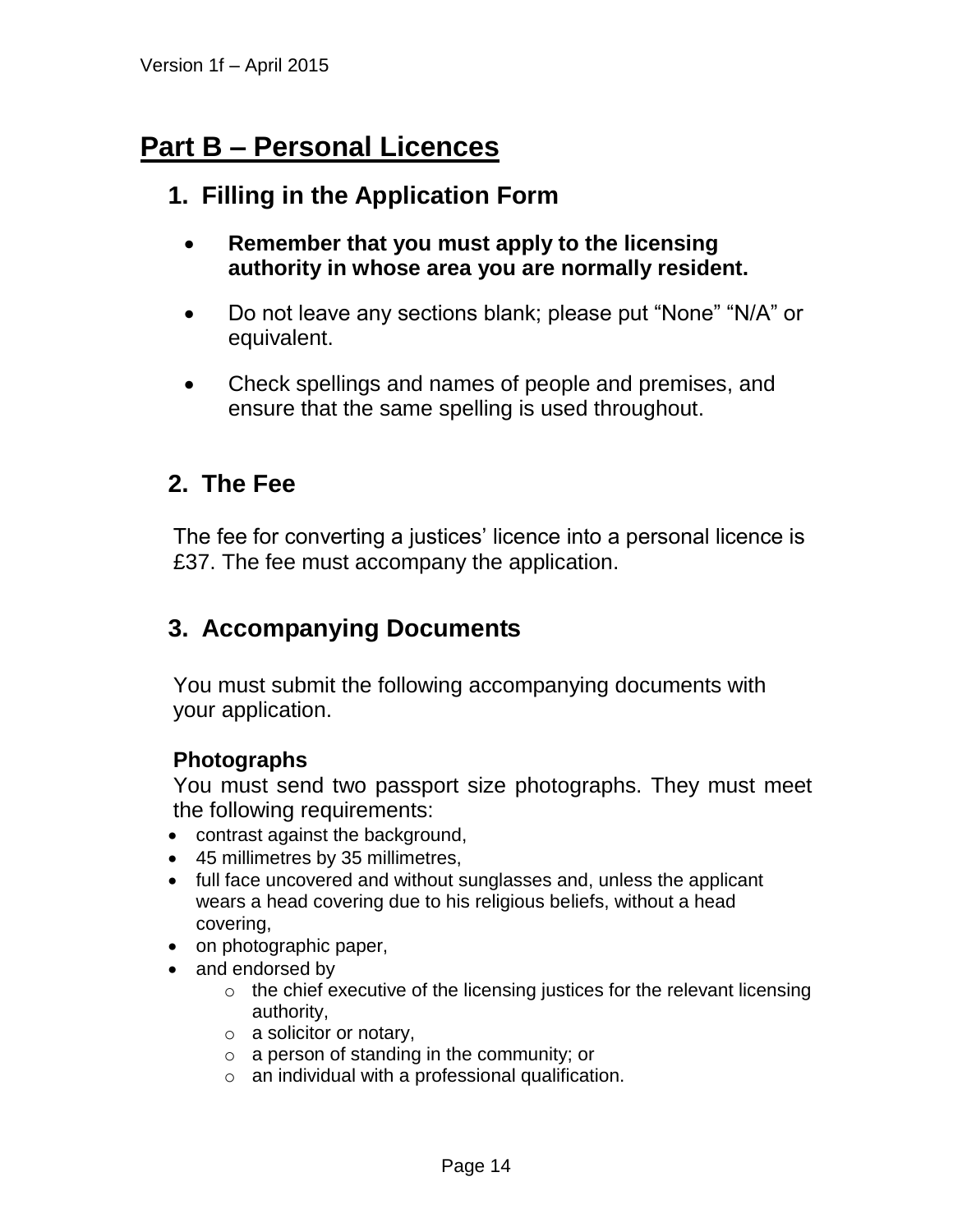#### **Subject Access Search**

You must send the results of a subject access search under the Data Protection Act 1998 of the Police National Computer by the National Identification Service. Application forms can be obtained from a police station or the Leicestershire Police website [http://www.leics.police.uk/library/prosecutions\\_convictions\\_cautions\\_form.pdf](http://www.leics.police.uk/library/prosecutions_convictions_cautions_form.pdf)

Alternatively, you can obtain this information from Disclosure Scotland:

- 0870 609 6006
- www.disclosurescotland.co.uk

#### **Disclosure of Convictions and Declaration**

You must complete the form *Disclosure of Convictions and Declaration* and submit it with your application.

- A relevant offence is any offence listed in Schedule 4 of the Licensing Act. If you are in any doubt, please contact the Licensing Authority for advice.
- A foreign offence is means an under the law of any place outside England and Wales.

#### **Licensing Qualification**

You must send evidence that you hold a relevant licensing qualification. For details of relevant qualifications, please contact the British Institute of Innkeeping (BIIAB) on 01276 684449 or visit their website at [www.biiab.org](http://www.biiab.org/)

## **4. Submitting your Application Form**

To ensure that your application is valid you must ensure that you serve copies of your application form and all of the accompanying documents on the Licensing.

#### **Service Details**

 Licensing Authority post to: Licensing Authority Office Leicester City Council City Hall 115 Charles Street Leicester LE1 1FZ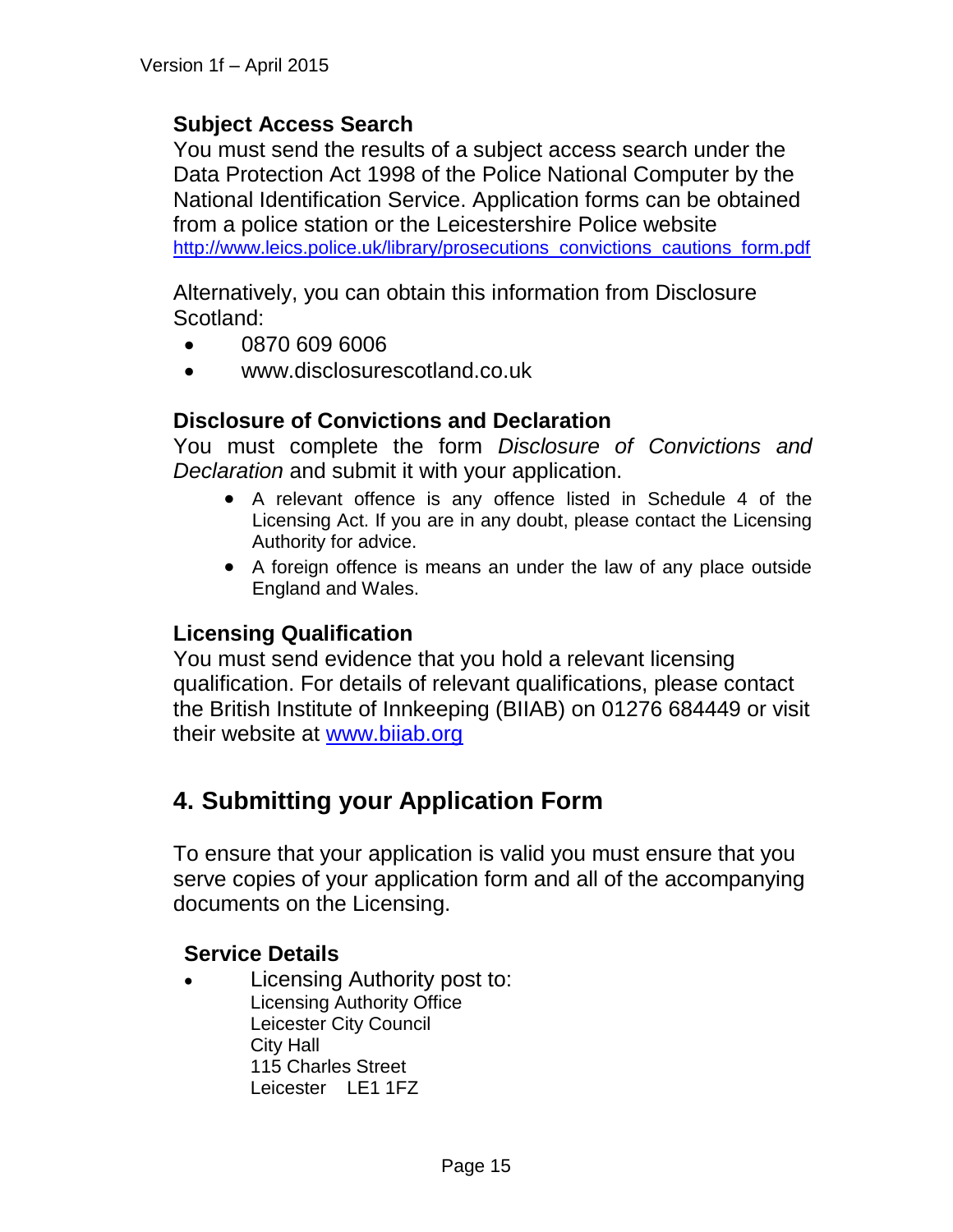or in person to: Customer Service Centre 91 Granby Street **Leicester** LE1 6FB

# **5. Checklist**

| I have completed all sections of the application form                               | Yes        |
|-------------------------------------------------------------------------------------|------------|
| I have entered "none" or "N/A" instead of leaving blank sections                    | Yes        |
| I have signed the application form                                                  | ∃ Yes      |
| I am applying to the licensing authority for the area where I<br>normally live      | $\Box$ Yes |
| I have made sure that spellings of names are consistent<br>throughout               | $\Box$ Yes |
| I have included the appropriate fee                                                 | $\Box$ Yes |
| I have included two photographs                                                     | $\Box$ Yes |
| I have included the results of a subject access search                              | Yes        |
| I have completed and included the form Disclosure of Convictions<br>and Declaration | Yes        |
| I have included evidence that I hold a relevant licensing<br>qualification          | Yes        |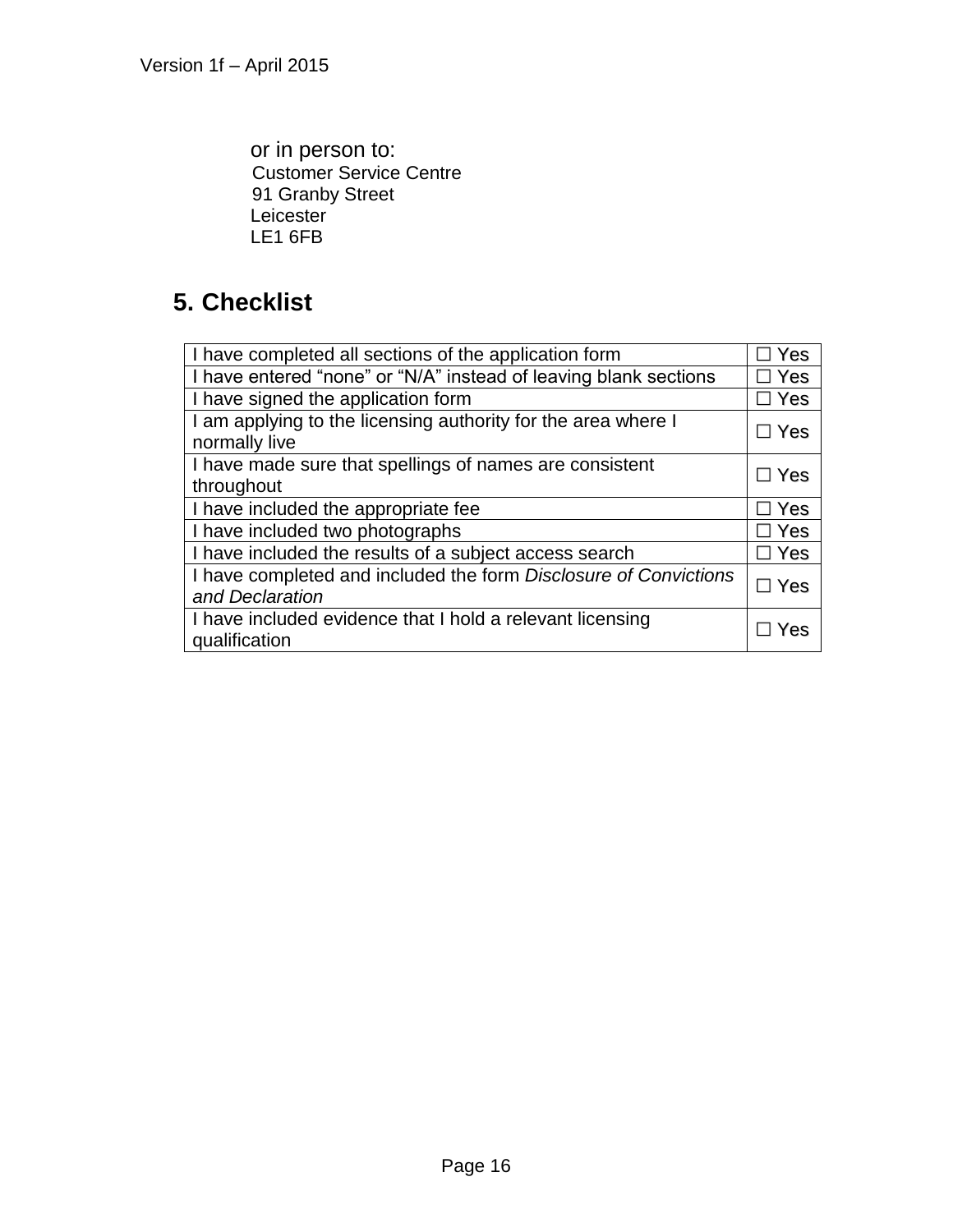# **6. How Your Application will be Processed**

Your application will be processed as follows:



*\* All timings relate to the period since the application was made*